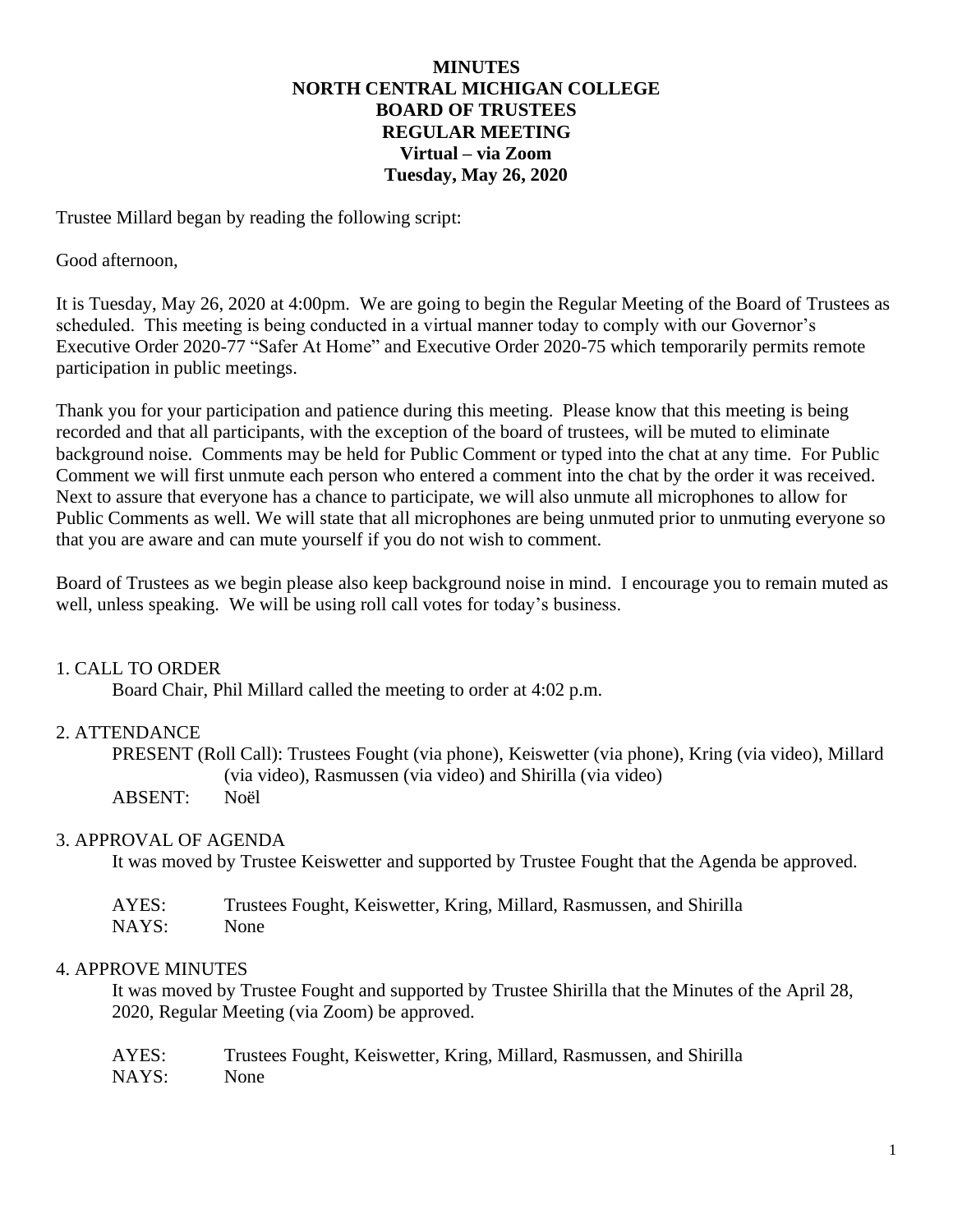# 5. COMMUNICATIONS

President Finley provided updates on the following:

a. Petoskey News Review

President Finley shared that the Petoskey News Review had provided good coverage since our last Board Meeting in the following articles:

North Central's AD/CL project to re-start – May 1, 2020

North Central celebrates Class of 2020 – May 11, 2020 Which was really nice coverage for the virtual commencement. President Finley thanked everyone who had a part in making that event a success.

b.  $7&4$  Zoom Interview – May 12, 2020

President Finley shared that shortly after the PNR articles, 7&4 reached out to conduct a Zoom Interview on the college's plans to re-open for the fall semester.

A few takeaways from President Finley's interview with Paul Steeno are below:

"Colleges and universities across are starting to make the decision whether or not to have faceto-face classes in the fall amid the COVID-19 pandemic.

Right now, North Central Michigan College is planning to have face-to-face classes when the fall semester begins.

Social distancing in classrooms and barriers … will be implemented.

There are backup plans if COVID-19 becomes a major issue again. These include hybrid learning, in-person classes and going completely online again.

While face-to-face instruction will be back in the fall, classes during the summer will be completely online." - Paul Steeno

c. Michigan News Network

Following the interview with 7&4, Beth Fisher from Michigan News Network reached out. Michigan News Network is radio all around the state. President Finley shared with Beth that the College is aiming for face to face instruction, believing for many students that is the best way to learn, although we have plans to deliver via hybrid course instruction and/or shift wholly online, which also works very well for so many our learners also. The College is working in earnest to determine the best direction amidst the changing environment.

6. SCHEDULED PUBLIC COMMENT ON AGENDA ITEMS None.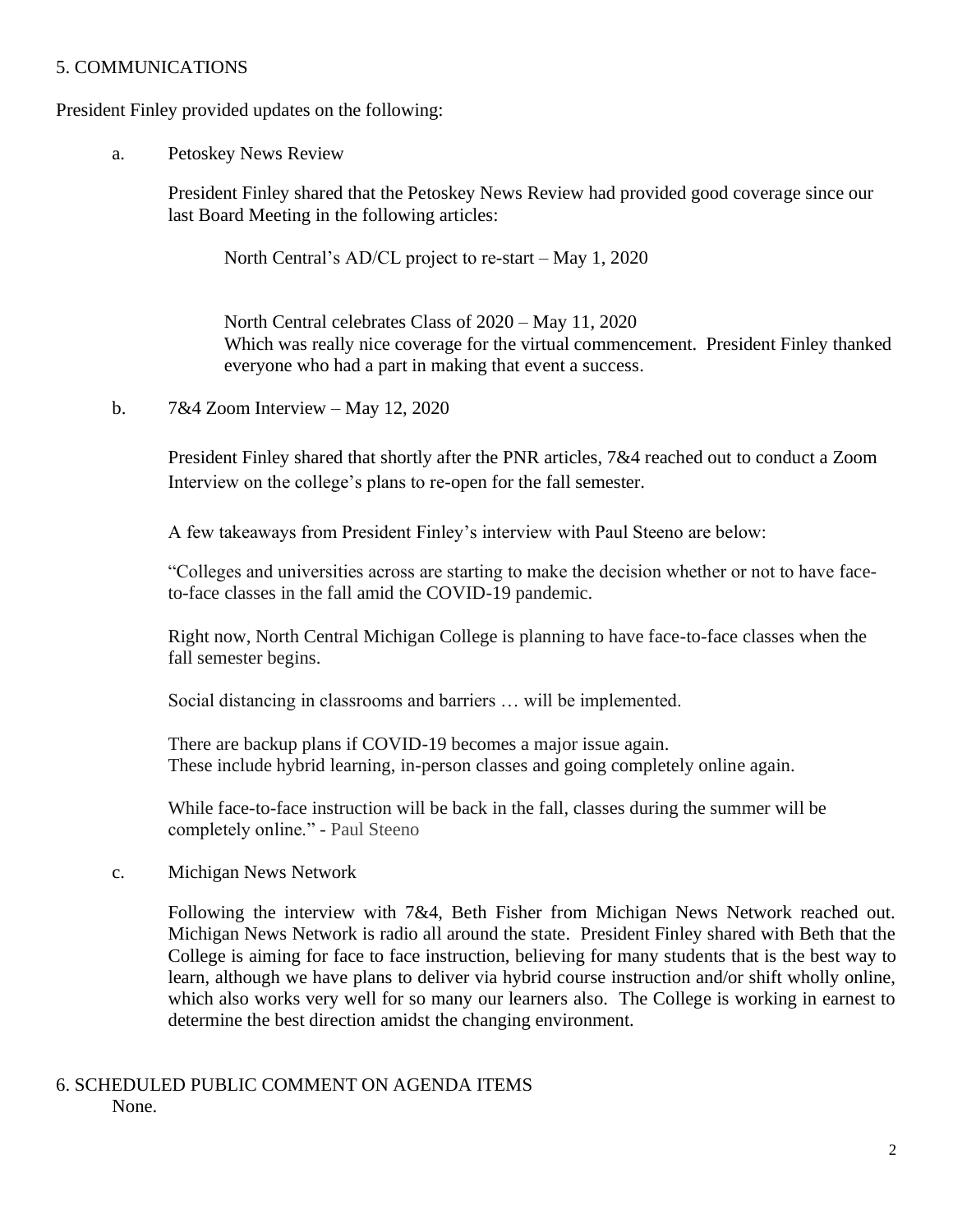# 7. FINANCIAL REPORT

Dr. Tom Zeidel, Interim Vice President for Finance & Facilities was asked by Trustee Fought to provide a financial report for April 2020. Tom certified that the financials from April were within the adopted budget for 2019-20. He also clarified that as of April 30, 2020 the college was 83% thru the fiscal year and "overall our revenue totals are very solid for the year". The only unknowns are a slight decrease in summer tuition revenue, and an unknown to the exact schedule and amount(s) of the three remaining payments from the State of Michigan, however our revenue is solid for the year so we could absorb a shortfall in state appropriations.

The colleges operating expenses are under control, we budgeted lower expenditures than the prior year and are on target to come in lower than the previous year.

Looking ahead to the 2020-21 fiscal year, Tom confirmed that given the current economic uncertainties at the moment, the 2020-21 budget will be presented to the Board of Trustees at the June 23, 2020 Regular Meeting. In preparation for this, multiple scenarios and budget projections were generated. The hope is that within the next few weeks some of the remaining items in question will fall into place prior to bringing the 2020-21 budget to the Board in June.

It was moved forward by Trustee Fought and supported by Trustee Rasmussen that the report be accepted as submitted.

AYES: Trustees Fought, Keiswetter, Kring, Millard, Rasmussen, and Shirilla NAYS: None

### 8. PRESIDENTS REPORT

President Finley shared the following updates:

a. Early College Partners

On Wednesday, May 6, 2020 memorandum of understandings (MOUs) were signed and distributed to Gaylord Community Schools, Boyne City Public Schools, and the Public Schools of Petoskey to renew the Five-Year Program of Study partnerships for the 2020-21 academic year.

Each MOU included an addendum which included the 2020-21 tuition rates previously approved by the Board.

Two of the three are back and we anticipate the third to be returned shortly.

b. CARE's Act Funding

As of Thursday, May 21, 2020 a total of 694 students have received support through CARES Act funding. A total of \$335,202 has been granted to North Central Michigan College student to support them during these times.

President Finley read the following thank you note from NCMC student, Gabby Shovan, sent on May 18, 2020: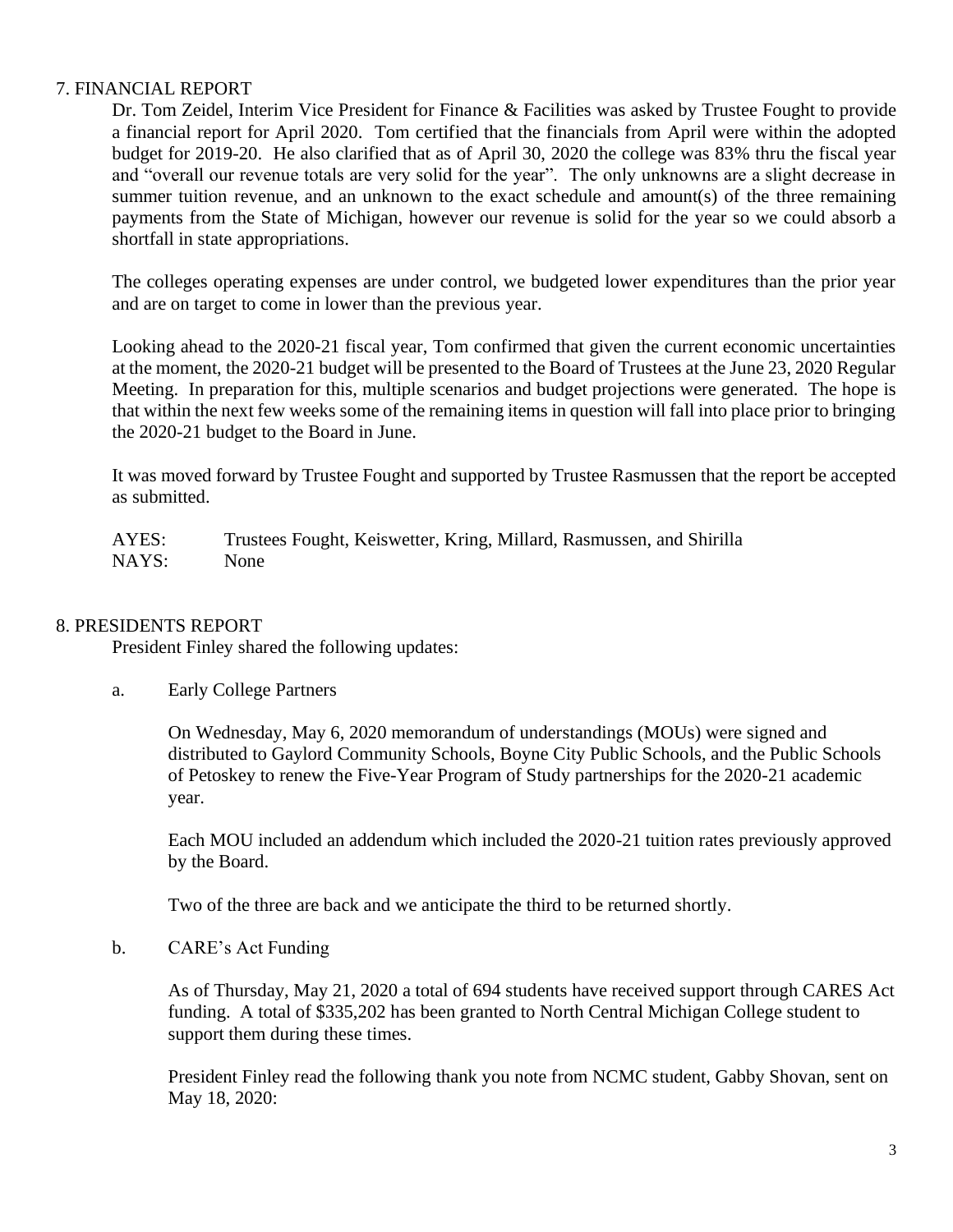Gabby writes "Good morning, I wanted to personally thank you immensely for the student grant I have received. This was helpful in every way, especially since I have not received a payment in 2 months. My unemployment account has some issues with it and I (like thousands of other Michiganders) cannot get ahold of the unemployment office. I am so appreciative of this, and my college during these difficult times. Stay safe and healthy.  $\bigcirc$ "

# c. AD/CL Bldg. Renovation and Classroom Expansion Project Update

President Finley was also very pleased to share that the long-awaited AD/CL Bldg. Renovation project has begun in earnest. After seven weeks on-hold, the project is now in high gear. Demolition is occurring (in some areas) with reconstruction occurring in others. Good progress is being made on classrooms and corridors, and these spaces will be the first brought back online. This will allow face-to-face instruction to occur in the building in Fall 2020, pending State authorization to instruct in this mode and also a temporary occupancy permit. Student Services First Stop areas will come online in early fall, and the building addition (student commons and three new classrooms) will be completed by February 2021. Hard hat tours will be provided by appointment throughout construction.

The College is planning a Ground Breaking for this renovation the week of June 22, 2020. Stay tuned for more information on this event. A bit will be done in person, and then also virtually. Additionally, the College has reached out to the Little Traverse Bay Band of Odawa Indians to do a ground blessing, which may or may not be separate to this event.

# d. NCMC leading economic recovery via higher education

In addition to the AD/CL Bldg. Renovation and Classroom Expansion Project, Corporate and Community Education (CCE) has implemented a community survey to understand how best to meet the needs of professional learners in the region. Results of this survey are forthcoming. North Central has also shifted former face-to-face (F2F) orientation and registration activities online, with YouTube videos providing instruction for our newest students. A virtual campus tour is also under development. The target release date for this video is June 1. All of this has been done to bolster access to high demand programs, such as nursing, allied health, EMS, public safety, manufacturing, IT, and others, offered by the College.

# e. Student Emergency Fund Update

From March 13, 2020 through Thursday, May 21, 2020, a total of \$41,848.72 in emergency funds have been granted to a total of 35 students. Nine of the 35 students are receiving the current maximum grant amount of \$2000. We currently have \$6000 pending currently awaiting further information from the students.

These awards were based on the student's requested needs to cover things such as mortgage or rent payments, utility bills, car payments, etc. because of issues related to the COVID-19 pandemic (loss of jobs, lack of hours, etc.).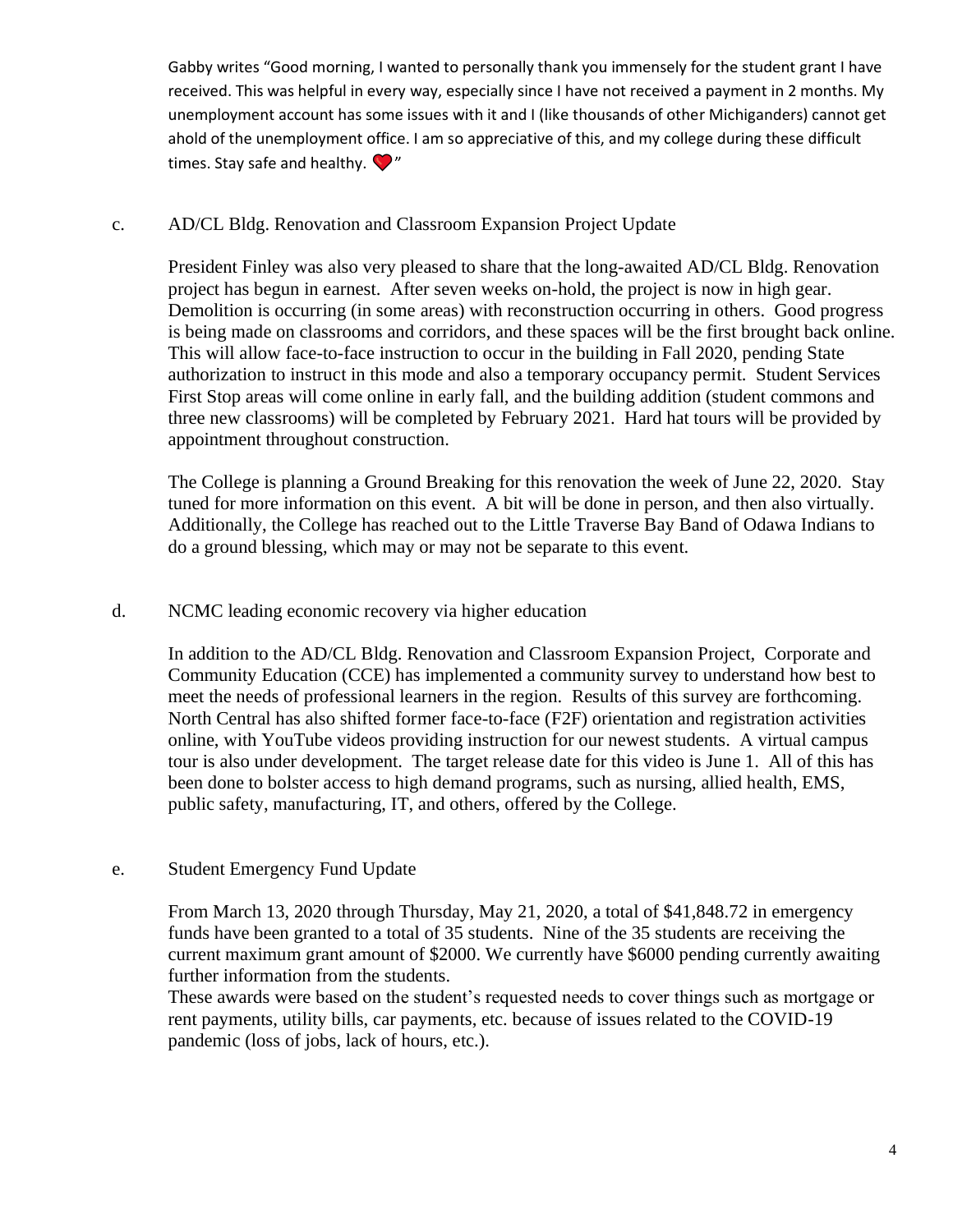# 9. COMMITTEE REPORTS

### **Finance and Facilities Committee**

Trustee Fought, chairman of the Finance & Facilities Committee, reported that the committee met on Tuesday, May 19, 2020 for a Finance & Facilities Committee meeting at which the committee had good discussions on COVID-19 potential problems and different activities and scenarios that would allow us to operate with restrictions. The Committee also took a look at a License Agreement from the Little Traverse Conservancy that was presented for consideration at that time.

The Little Traverse Conservancy owns the Sally and Jack Clark Nature Preserve just north of the College's property. There is a walking trail from Atkins Road through College property and the preserve to the south end of Valley View, a street in Petoskey.

The Conservancy has requested a license to install a sign on College property identifying the start of the trail from Atkins Road and to construct a boardwalk over a wet/marshy area, also on College property, to permit use of the trail during wet seasons.

It was moved forward by Trustee Fought and supported by Trustee Keiswetter that a license agreement between the College and the Little Traverse Conservancy to permit the Conservancy to install a sign on College property identifying the trail and to construct a boardwalk, also on College property, to permit use of the trail during wet seasons without cost to the Conservancy except to provide liability insurance in the amount of \$1,000,000 with the College as an additional named insured.

AYES: Trustees Fought, Keiswetter, Kring, Millard, Rasmussen, and Shirilla NAYS: None

### **Bylaws & Policy Committee**

Trustee Rasmussen reported that a proposed change to Board Policy 108, Refund Policy, was submitted to the Bylaws & Policy Committee for consideration. It was proposed that the statement in Board Policy 108 "*Refunds for Guaranteed Student Loan students who withdraw from the College will be sent to the student's lending institution."* be changed to *"Refunds for Federal Financial Aid will be returned to the U.S. Department of Education."* to reflect current practices.

It was moved by Trustee Rasmussen and then by Trustee Fought that the Board supports the proposed change to Board Policy 108.

| AYES: | Trustees Fought, Keiswetter, Kring, Millard, Rasmussen, and Shirilla |
|-------|----------------------------------------------------------------------|
| NAYS: | <b>None</b>                                                          |

10. OLD BUSINESS

None.

# 11. NEW BUSINESS

a. MCCA Board of Directors Certifications 2020-21

President Finley clarified that each year MCCA requests the identification of two Board of Directors members, one of whom is the President and the second is a member of the Board of Trustees. Melissa Keiswetter has served in this capacity in years past. Melissa was happy to serve in this capacity, with Jim Shirilla being identified as an alternate.